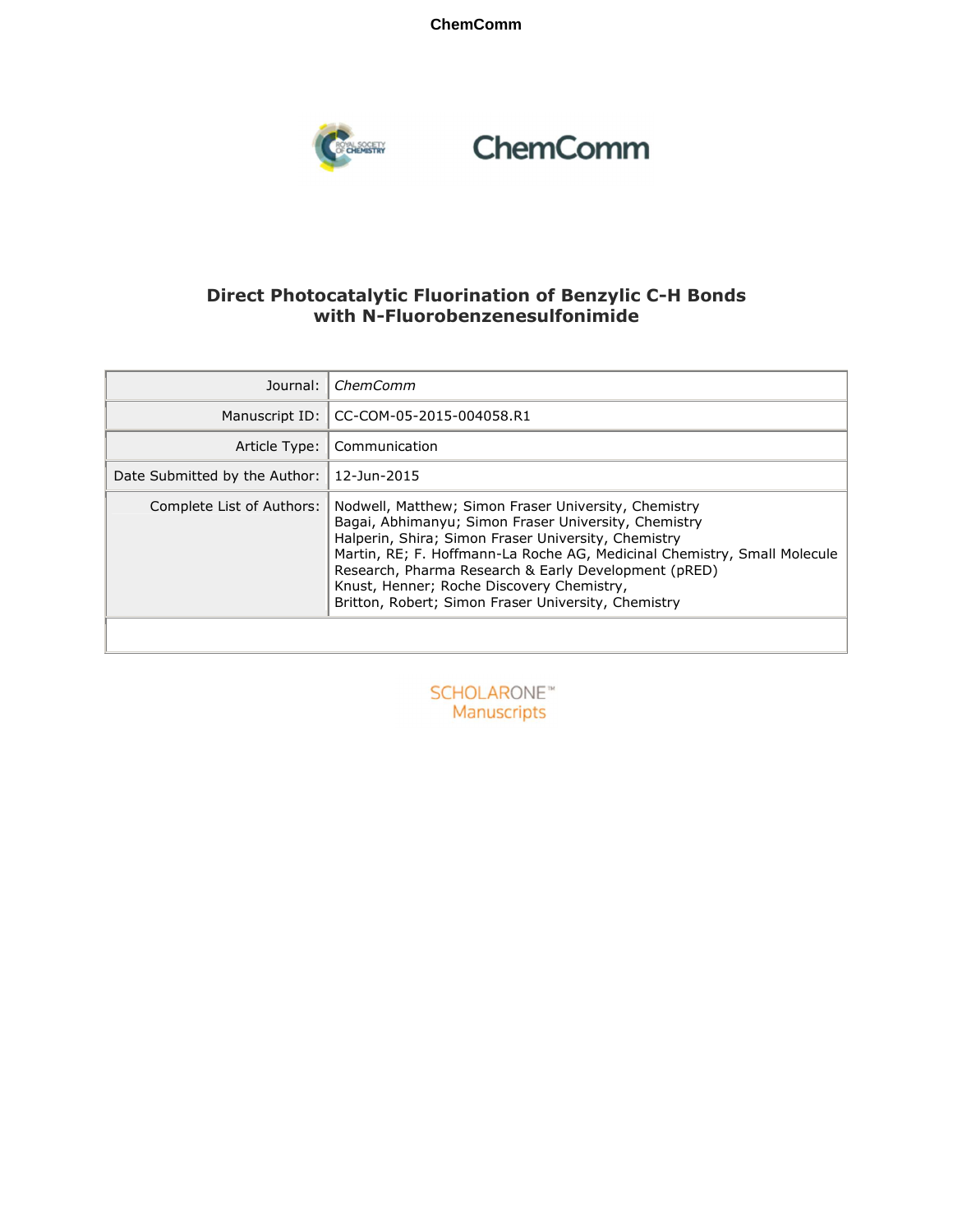#### **Journal Name**



### **COMMUNICATION**

## **Direct Photocatalytic Fluorination of Benzylic C-H Bonds with** *N***-Fluorobenzenesulfonimide**

Received 00th January 20xx, Accepted 00th January 20xx

DOI: 10.1039/x0xx00000x

**Matthew B. Nodwell,<sup>a</sup> Abhimanyu Bagai,<sup>a</sup> Shira D. Halperin,<sup>a</sup> Rainer E. Martin,<sup>b</sup> Henner Knust,<sup>c</sup> and Robert Britton\*,a**

**The late-stage fluorination of common synthetic building blocks and drug leads is an appealing reaction for medicinal chemistry. In particular, fluorination of benzylic C-H bonds provides a means to attenuate drug metabolism at this metabolically labile position. Here we report two complimentary strategies for the direct fluorination of benzylic C-H bonds using** *N***-fluorobenzenesulfonimide and either a decatungstate photocatalyst or AIBNinitiation.** 

The incorporation of one or more fluorine atoms into a small molecule is of great interest to medicinal chemistry.<sup>1</sup> For example, replacement of a hydroxyl group or hydrogen atom with a fluorine is a common tactic used to improve metabolic stability, cell permeability, or ligand-target interactions (Figure  $1$ ).<sup>2</sup> Consequently, fluorine is present in a large and growing number of approved drugs.<sup>3</sup> Owing to the unfavorable properties of  $F_2$  gas, however, the wide spread incorporation of organofluorines in medicinal chemistry campaigns has relied on the development of electrophilic and nucleophilic fluorination reagents and reactions.<sup>4</sup> To compliment these processes, there has recently been considerable interest in the direct fluorination of unactivated C-H bonds.<sup>5,6</sup> Such late-stage fluorination strategies are especially attractive to drug discovery programs, where the direct fluorination of metabolically labile C-H bonds would obviate extensive resynthesis campaigns. In particular, the fluorination of benzylic  $C-H^{7-11}$  bonds provides a means to attenuate metabolic degradation at these so-called "hot spots".<sup>12</sup>

Recently, Lectka described the mechanism of C-H fluorination with Selectfluor $^{13}$  and proposed that fluorine transfer from Selectfluor (BDE<sub>NF</sub> ~260 kJ/mol<sup>14a</sup>) to a carbon radical generates a cationic nitrogen-centered radical that is

Electronic Supplementary Information (ESI) available: [Experimental procedures, reaction optimization data, and characterization data for all new compounds]. See DOI: 10.1039/x0xx00000x





**Figure 1**. Beneficial properties of benzylfluorides in lead optimization

responsible for hydrogen abstraction. Curiously, the related fluorine transfer reagent<sup>14</sup> N-fluorobenzenesulfonimide (7) (NFSI, BDE<sub>NF</sub> ~267 kJ/mol)<sup>14a</sup> was unable to propagate aliphatic C-H fluorination. Moreover, among the growing number of C-H fluorination reactions, few are operative<sup>7,9,11d</sup> and only our recently reported decatungstate-catalyzed C-H fluorination<sup>17</sup> is optimal with NFSI. This unique photocatalytic fluorination reaction presumably involves C-H abstraction by the photoexcited decatungstate<sup>18</sup> followed by fluorine transfer<sup>14</sup> from NFSI (**7**) (see inset, Scheme 1). Here, we describe the development of a complimentary benzylic C-H fluorination reaction using decatungstate photocatalysis. Moreover, we demonstrate that NFSI is capable of propagating the radical fluorination of benzylic C-H bonds and that benzylic fluorination with NFSI can be initiated by AIBN. Notably, these unique NFSI-based C-H fluorination reactions provide differing selectivities in the fluorination of substrates with multiple benzylic C-H bonds, and thus provide new opportunities for site-specific fluorination.

 As depicted in Scheme 1, we first investigated the fluorination of ethyl benzene (**10**) and the *p*-acetoxy derivative **11** using conditions developed previously by us for aliphatic C-H fluorinations.<sup>17</sup> We were surprised that a major product of both reactions were the acetamides **12** and **13**. While decatungstate oxidation of an intermediate benzylic radical to

<sup>&</sup>lt;sup>a</sup> Department of Chemistry, Simon Fraser University, Burnaby, British Columbia, Canada, V5A1S6.

<sup>&</sup>lt;sup>b.</sup> Molecular Design and Chemical Biology, Roche Pharma Research and Early Development, Roche Innovation Center Basel, F. Hoffmann-La Roche Ltd, Grenzacherstrasse 124, CH-4070 Basel, Switzerland.

<sup>&</sup>lt;sup>c.</sup> Medicinal Chemistry, Roche Pharma Research and Early Development, Roche Innovation Center Basel, F. Hoffmann-La Roche Ltd, Grenzacherstrasse 124, CH-4070 Basel, Switzerland.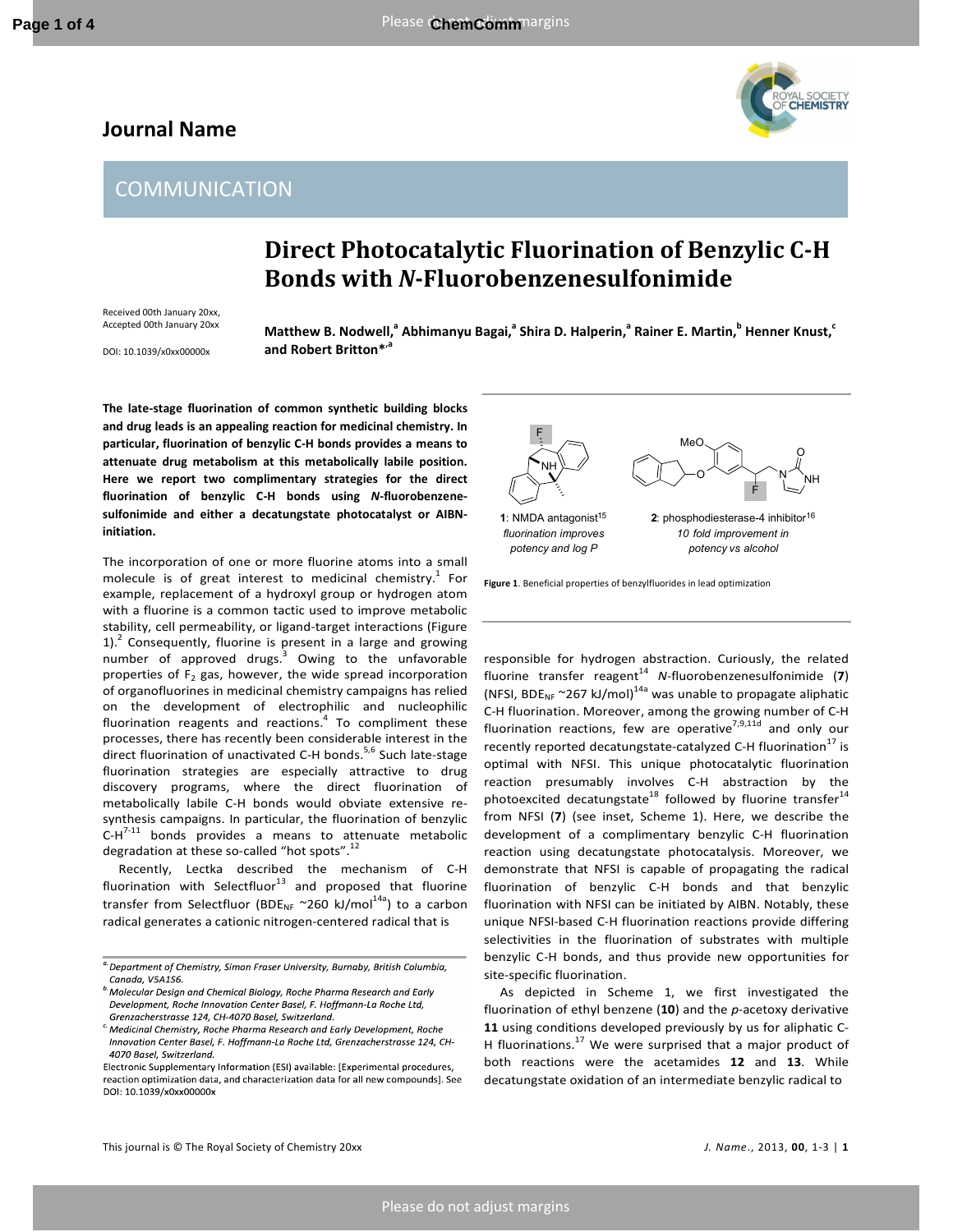

**Scheme 1.** Decatungstate-catalyzed fluorination of unactivated C-H bonds and the fluorination of ethyl benzenes 10 and 11. <sup>a</sup> Yield of the volatile benzyl fluoride 15 based on analysis of <sup>1</sup>H NMR spectra with internal standard. <sup>b</sup> Accompanied by 42% recovered **11**.

a carbocation $^{19}$  followed by reaction with acetonitrile would explain the formation of these Ritter-type products, Brønsted acid activation<sup>20</sup> of initially formed benzylic C-F bonds by dibenzenesulfonamide (**9**, NHSI) may also be operative. Thus, we evaluated the effect of various bases as additives to the fluorination of **10**. Unsurprisingly, soluble amine bases such as pyridine and  $Et_3N$  were not compatible with this process, neither were a small collection of inorganic bases (e.g.,  $Cs<sub>2</sub>CO<sub>3</sub>$ , Na<sub>2</sub>CO<sub>3</sub>, K<sub>2</sub>CO<sub>3</sub>, LiOH). Fortunately, when either NaHCO<sub>3</sub> or  $Li<sub>2</sub>CO<sub>3</sub>$  was added to the reaction mixture the desired benzyl fluoride **15** was formed as the exclusive product in good yield. Likewise, employing these reaction conditions with the ethyl benzene **11**, the fluoroethyl benzene **16** was produced in 75% yield. To gain further insight into the formation of acetamides **12** and **13**, the benzyl fluorides **15** and **16** were treated independently with a catalytic amount of NHSI  $(9)$  in CH<sub>3</sub>CN, which led to mixtures containing predominantly the acetamides **12** and **13** at temperatures as low as 35 °C. When these reactions were repeated without NHSI, the benzyl fluorides were recovered unreacted. This NHSI-promoted fluoride substitution reaction represents a unique example of Brønsted acid catalyzed C-F activation and may prove itself to be a useful transformation with further examination.

 In order to gain insight into the scope of the decatungstatecatalyzed benzylic C-H fluorination reaction, we evaluated its effectiveness on a range of substrates with differing electronic and steric features. As summarized in Figure 2 (conditions A), we were pleased to find that this reaction is general and cleanly provides a range of benzyl fluorides **17**-**30** in modest to



**Figure 2.** Decatungstate-catalyzed and AIBN-initiated fluorination of benzylic C-H bonds. Conditions A: NFSI (3 equiv), TBADT (2 mol%), CH<sub>3</sub>CN (0.6 M), NaHCO<sub>3</sub> (1 equiv), 365 nm lamp, 16-48 h. Conditions B: NFSI (3.0 equiv), AIBN (5 mol%), CH3CN (0.6 M), Li<sub>2</sub>CO<sub>3</sub> (1 equiv), 75 °C, 16 h. <sup>a</sup> Isolated yield. <sup>b</sup> Yield based on analysis of <sup>1</sup>H NMR spectra recorded on the crude reaction mixture with an internal standard. <sup>c</sup> Accompanied by the isomeric  $\alpha$ -fluoroketone.

good yield. It is notable that the discrepancies between conversion (in parentheses) and isolated yields reflect the difficulty in isolating and separating the benzyl fluoride products from the parent hydrocarbon, a challenge common to late-stage C-H fluorination strategies. $^{21}$  Importantly, both electron rich (e.g., **16** and **28**) and electron poor (e.g., **17**-**19**) alkylbenzenes are competent substrates for this reaction. The fluorination of isobutylbenzenes proceeded smoothly (e.g., **20** and **23**), however, more sterically encumbered isopropyl benzenes proved difficult to fluorinate (e.g., **22**) and proceeded in modest yield only with the electron rich *p*acetoxy derivative. In this later case, the desired fluoroisopropyl adduct **28** was produced in 50% yield. In all cases, deoxygenation of the acetonitrile solvent was critical to avoid competing decatungstate-catalyzed benzylic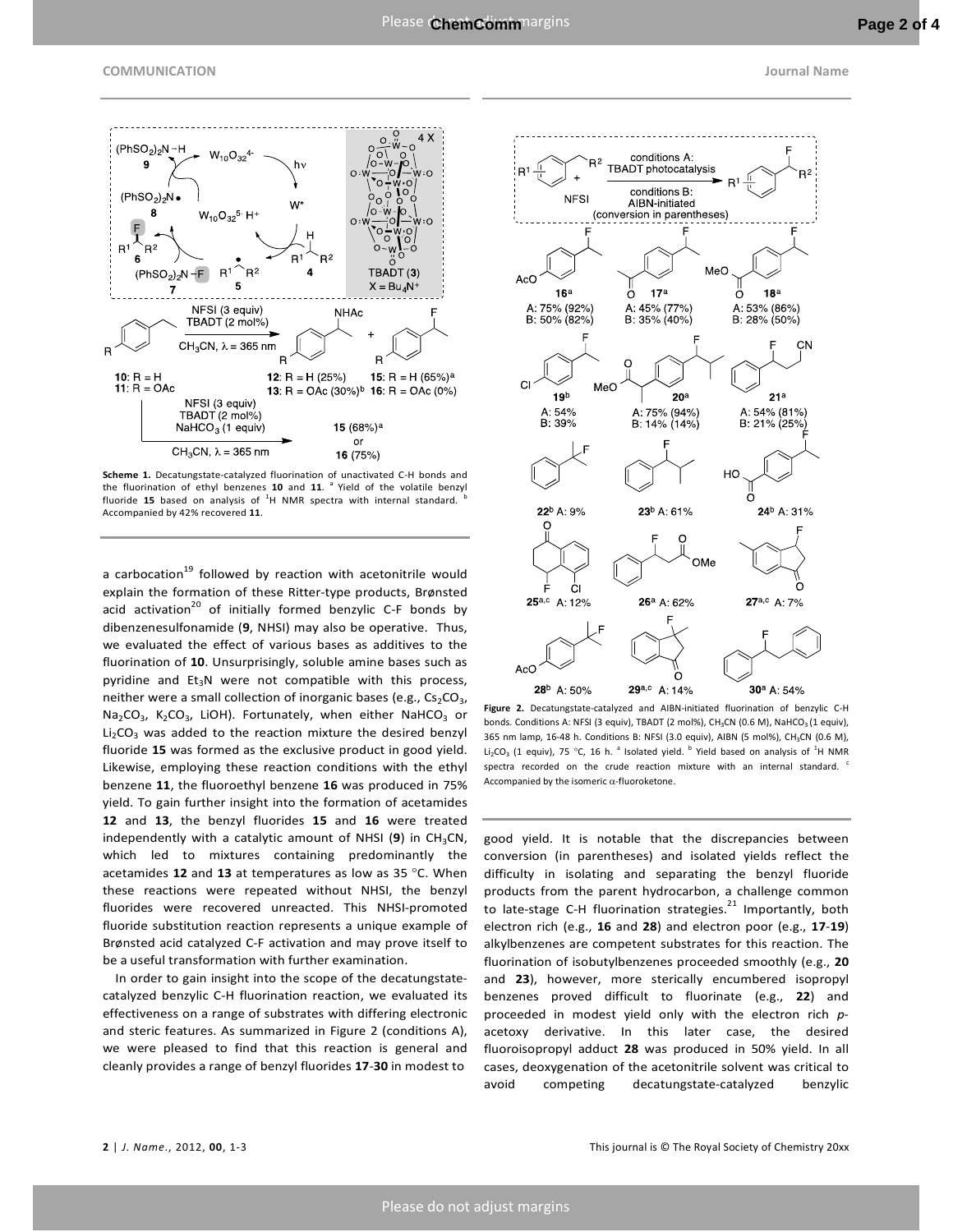oxidation.<sup>19a</sup> In contrast to all other benzylic C-H fluorination reactions,<sup>7-11</sup> replacing NFSI with Selectfluor resulted in significantly lower yields. Interestingly, despite the necessary addition of base to these reactions (*vide supra*), benzylic C-H fluorination is competitive with  $\alpha$ -fluorination of ketonecontaining substrates, and provides access to the unusual γfluorotetralone **25** and β-fluoroindanones **27** and **29**.

 In an effort to gain further insight into the mechanism of decatungstate-catalyzed benzylic fluorination, we examined the fluorination of ethyl benzene (i.e.,  $10 \rightarrow 15$ , Scheme 1) without the photocatalyst and observed no formation of the benzylfluoride **15** (with or without irradiation or heating). However, when a catalytic amount of the radical initiator AIBN was added and the reaction mixture was heated (75  $^{\circ}$ C), we observed clean conversion to the benzylfluoride **15**, albeit in modest yield (~20%, eq 1). We were able to improve the yield of this AIBN-initiated reaction to 70% by simply replacing NaHCO<sub>3</sub> with Li<sub>2</sub>CO<sub>3</sub>. This dramatic base effect may be understood by considering that NaHCO<sub>3</sub> slowly decomposes to  $\text{Na}_2\text{CO}_3^{22}$  at the elevated temperatures required for the AIBNinitiated reaction, and that  $Na<sub>2</sub>CO<sub>3</sub>$  is incompatible with the NFSI fluorination reaction (*vide supra*). It is notable that several aliphatic substrates failed to fluorinate using these reaction conditions (i.e., AIBN, NFSI,  $Li_2CO_3$ ) suggesting that unlike Selectfluor, $11,13$  NFSI is only capable of propagating the radical fluorination of relatively weak C-H bonds (BDE $_{CH}$ benzylic ~377 kJ/mol). As summarized in Figure 2 (conditions B), these reaction conditions proved to be less optimal and general than the decatungstate-catalyzed fluorination (conditions A), and several substrates containing benzylic C-H bonds failed to provide any fluorinated products (e.g., **22**-**24**).



 During our examination of both the decatungstate-catalyzed and AIBN-initiated fluorination reactions, we evaluated the fluorination of *p*-ethyl toluene (**31**) (Scheme 2). Surprisingly, the decatungstate-catalyzed reaction selectively fluorinated the ethyl group in **31**, while the AIBN-initiated fluorination provided the fluoromethyl product **33** exclusively. A similar trend was observed in the fluorination of *m*-ethyltoluene (**34**). Ni has reported analogous selectivity in the amination of *p*ethyltoluene with NFSI, and suggested a preference for hydrogen abstraction from the methyl group in **31** based on steric considerations. $^{23}$  In the present case, it is important to note that NFSI is not completely dissolved in the decatungstate-catalyzed reactions at room temperature but is fully solublilized at 75 °C in the AIBN-initiated reactions. Thus, we speculated that the unique fluorination selectivities may in fact result from a higher concentration of NFSI in the heated reactions and the consequent trapping of an initially formed methyl radical. Conversely, at lower concentrations of NFSI

(decatungstate-catalyzed reaction), equilibration between benzylic radicals $^{24}$  may be responsible for the preferred formation of the fluoroethyl products **32** and **35**. To probe this hypothesis, the AIBN-initiated fluorination of **31** (conditions B) was repeated with decreasing amounts of NFSI to assess the effect of NFSI concentration. When substoichiometric amounts (0.5 equiv) of NFSI were added to this reaction, the fluoroethyl product **32** was also observed as a minor product (**33**:**32** = 1.4:1). This result indicates that the equilibration of benzylic radicals is likely responsible for the differing selectivities in the fluorination of ethyl toluenes, and provides a useful tool for imparting or attenuating selectivity in the fluorination of substrates with multiple benzylic C-H bonds.



**Scheme 3**. Differing selectivities in the fluorination of ethyltoluenes using AIBNinitiated or decatungstate-catalyzed processes. <sup>a</sup> Accompanied by 7% of 33. <sup>b</sup> Yield based on analysis of  ${}^{1}$ H NMR spectra with internal standard.

 Finally, in an effort to decrease the reaction time for the decatungstate-catalyzed fluorination, we examined the fluorination of ibuprofen methyl ester (37) in flow.<sup>10,25</sup> As depicted in Scheme 3, irradiation of the reaction mixture in FEP tubing (3 m length, 1.4 mL total volume) wrapped around a blacklight blue lamp (BLB lamp,  $\lambda$  = 365 nm) reduced the reaction time from 24 h (batch) to 5 h (flow) without impacting the yield. Considering the potential importance of late-stage fluorination to medicinal chemistry we were also interested in gauging the effect of benzylic fluorination on basic pharmacokinetic properties of ibuprofen. Thus, the ester **20** was hydrolyzed to afford the fluoroibuprofen **38**. Not surprisingly, fluorination of ibuprofen resulted in a modest decrease in pKa (from 4.35 (ibuprofen) to 4.23 (**38**)). Fluorination of ibuprofen also slightly improved metabolic stability in both human and rat microsomes, leading to a decrease in clearance from 19 to 12 µg/min/mg protein in human microsomes and 71 to 39 µg/min/mg protein in rat microsomes.

 In summary, we have developed two complimentary methods for benzylic fluorination that rely on the fluorine